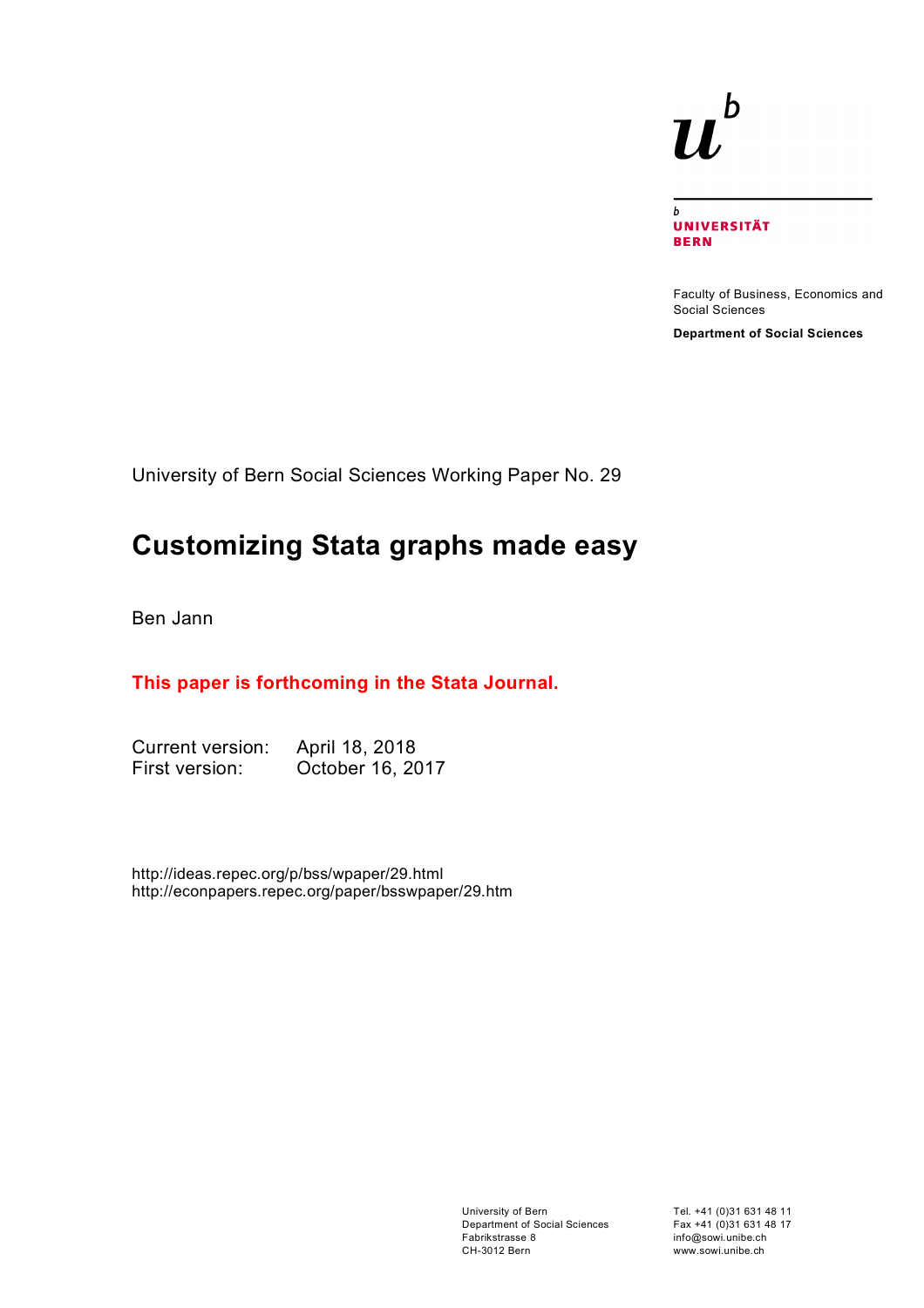# Customizing Stata graphs made easy

Ben Jann University of Bern

Abstract. The overall look of Stata's graphs is determined by so-called scheme files. Scheme files are system components, that is, they are part of the local Stata installation. In this note I argue that style settings deviating from default schemes should be part of the script producing the graphs, rather than being kept in separate scheme files, and I present a simple tool called grstyle that supports such practice.

Keywords: st0001, grstyle, graph, graphics, scheme files

# 1 Introduction

Graphs are ubiquitous in scientific research. They serve many purposes, be it in data analysis or presentation of results. Depending on properties of the data, the type of analysis, the nature of results, the context in which graphs are used, or the audience to which the graphs are presented, graphs may look very differently. There is no universal best style for graphs that serves all purposes and in many cases the style of graphs has to be tailored to the specific application. To reduce the amount of typing required to generate graphs conforming to a particular overall look, Stata features so called scheme files. Scheme files contain a series of statements that define the default shape, color, and size of the various elements that make up a graph. There are a number of official scheme files, such as s2color (the factory default), sj, or s1mono, that are part of any Stata installation (see  $[G-4]$  schemes intro), but users also have the possibility to create additional scheme files for their own needs and add them to the system. Furthermore, some users provide custom scheme files for public use that can, for example, be obtained from the Stata Journal net site or the SSC Archive (see [R] ssc). Examples are [Juul](#page-11-0) [\(2003\)](#page-11-0); [Newson](#page-11-1) [\(2005\)](#page-11-1); [Atz](#page-10-0) [\(2011\)](#page-10-0); [Briatte](#page-11-2) [\(2013\)](#page-11-2); [Morris](#page-11-3) [\(2013,](#page-11-3) [2015\)](#page-11-4); [Bischof](#page-10-1) [\(2017a](#page-10-1)[,b\)](#page-11-5). Furthermore, [Buchanan](#page-11-6) [\(2015\)](#page-11-6) provides a very powerful framework for generating new schemes.

In essence, scheme files are system components that can be added to the local installation to extend Stata's functionality. Adding custom schemes to the system may make sense if one regularly produces specific types of graphs that differ substantially from the default looks provided by official Stata. In many cases, however, just a few small modifications of a default scheme would do. In such cases, I believe that the style settings determining the look of the graphs should be part of the script producing the graphs. Having to maintain a separate scheme file is unnecessarily complicated and, what is worse, may prevent researchers from customizing their graphs at all.

In this note I present a new command called grstyle that allows users to customize the overall look of graphs from within a do-file without having to fiddle around with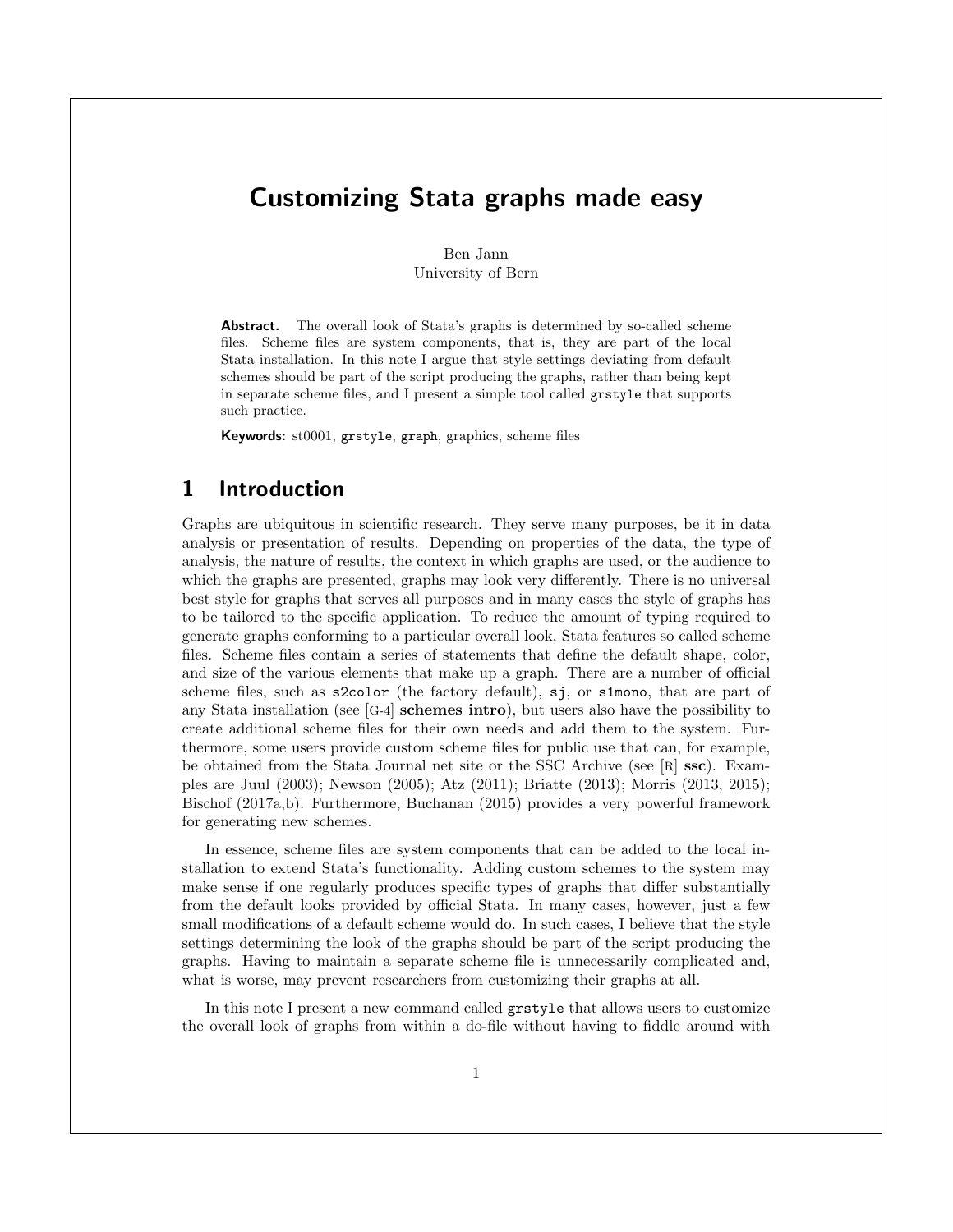#### 2 *Customizing Stata graphs made easy*

external scheme files. The advantage of using grstyle over manually editing a scheme file is that everything needed to reproduce the graphs can be included in a single dofile. No scheme files have to be copied around, for example, if the graphs are to be reproduced on a different computer.

grstyle does nothing that could not be done by manually editing a scheme file. In fact, grstyle simply creates a scheme file on the fly and loads it as the default scheme. The difference is that handling the scheme file is fully automated and the user does not have to worry about it. In this way, grstyle makes customizing Stata graphs easy.

# 2 Syntax

Syntax and usage of grstyle are as follows:

```
set scheme schemename
grstyle init \lceil newscheme, path(path) replace \rceilgrstyle scheme entry
   .
.
.
graph command
   .
.
.
grstyle clear \lceil, \text{ erase} \rceil
```
First select a scheme to be used as basis for the custom style settings; see [G-2] set scheme. The default scheme according to factory settings is s2color. Hence, s2color will be used as basis if you omit the set scheme command.

After that, initialize the custom settings typing grstyle init. Optionally, if *newscheme* is specified, a new scheme containing the custom settings will be created and stored in file scheme-*newscheme*.scheme in the current working directory; option  $path()$  specifies an alternative directory for storing the scheme file,<sup>[1](#page-2-0)</sup> option replace allows overwriting the file if it already exists. If *newscheme* is omitted, grstyle manages the settings in the background; path() and replace are not allowed in this case.

Then record the custom style settings using one or more grstyle *scheme entry* commands. The syntax of *scheme entry* is described in help scheme entries; see below for examples.

After recording the desired settings, run the commands creating your graphs.

<span id="page-2-0"></span><sup>1.</sup> An absolute or relative path may be provided in path(). Note that the graphs using the scheme will only display correctly if the scheme file is stored in a location where it is found by Stata; see [U] 17.5 Where does Stata look for adofiles? and [P] sysdir.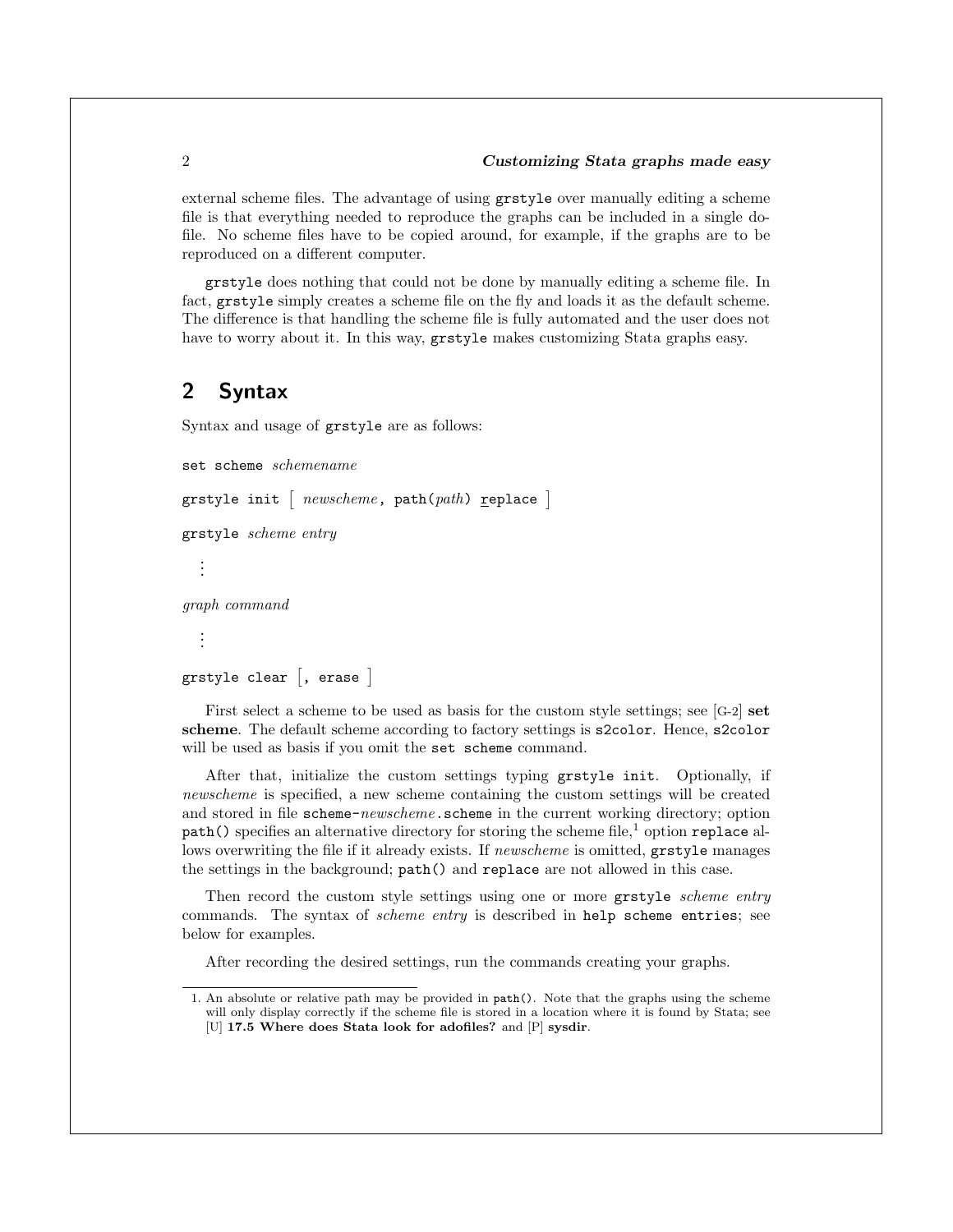At the end, if you want to drop the custom settings, type grstyle clear. grstyle clear is only needed if you want to restore the original settings within the same Stata session; changes made by grstyle are temporary and restarting Stata will remove the custom settings (furthermore, grstyle init automatically runs grstyle clear before initializing new settings).<sup>[2](#page-3-0)</sup> Option erase causes the scheme file created by  $grstyle$  to be erased from disk. Use this option if you specified *newscheme* when calling grstyle init and do not want to hold on to the scheme file. The default is not to erase the scheme file.

Two more commands are available. grstyle type views the current settings; it types the contents of the custom scheme file to Stata's results window. Furthermore, grstyle set provides precoded collections of scheme entries and automizes handling certain attributes such as colors or sizes. grstyle set is discussed in [Jann](#page-11-7) [\(2018\)](#page-11-7).

## 3 Examples

#### Basic usage

Say, you want the size of your graphs to be 2 by 2 inches instead of Stata's default 5.5 by 4 inches. Instead of adding options ysize(2) and xsize(2) to each graph command, you could use grstyle as follows:

- . set scheme s2color
- . grstyle init
- . grstyle graphsize x 2
- . grstyle graphsize y 2
- . sysuse auto
- (1978 Automobile Data)
- . scatter price weight



<span id="page-3-0"></span>2. However, note that clear all will not clear grstyle's graph settings. You need to type grstyle clear, or restart Stata, to remove the settings.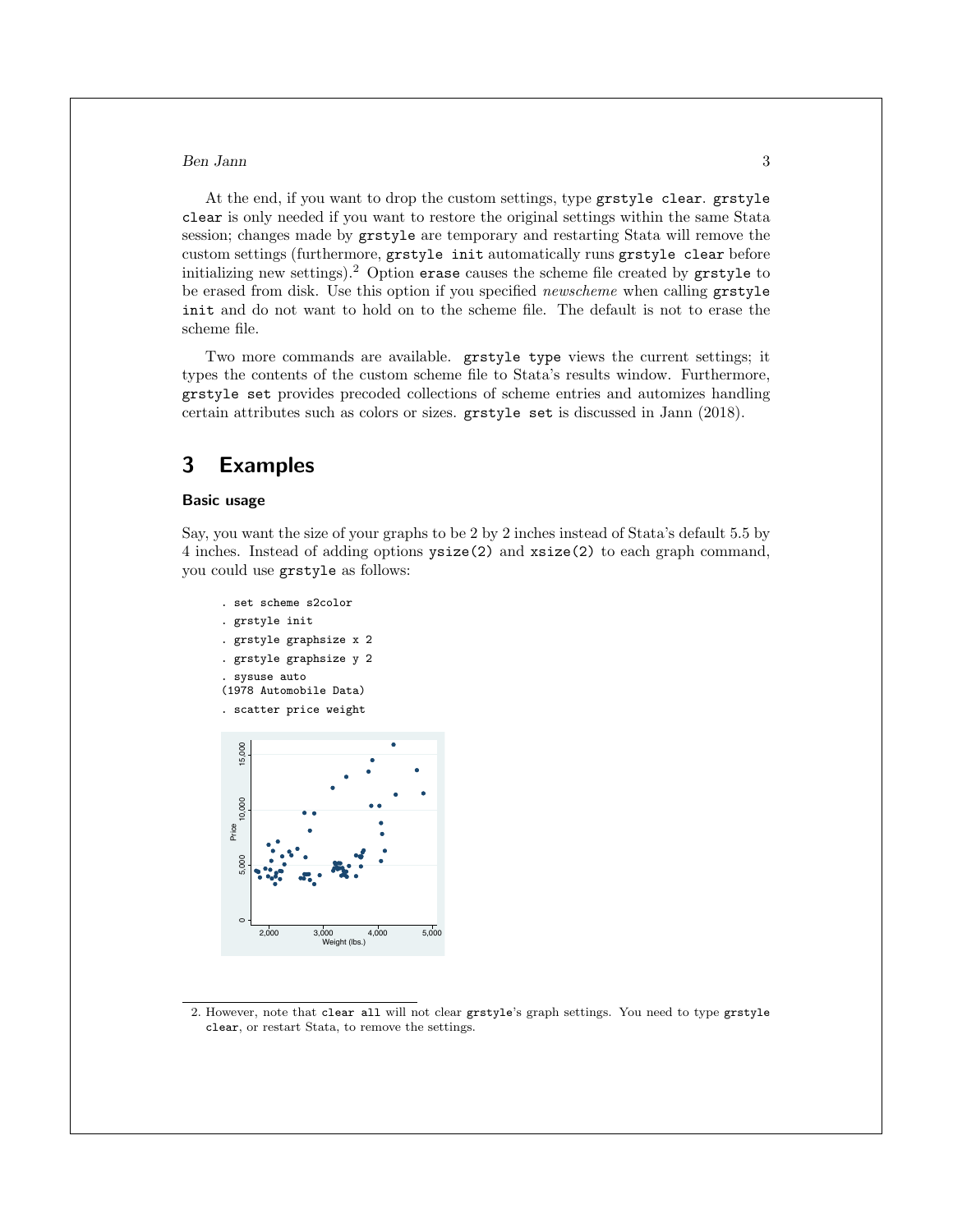4 *Customizing Stata graphs made easy*



. grstyle clear

#### Some useful scheme entries

As illustrated, the usage of grstyle is straightforward and simple. The real difficulty, of course, is to know how the scheme entries have to look like. Type

. help scheme entries

to view the corresponding documentation. Scheme entries have their own idiosyncratic syntax, but the documentation is well structured and it usually does not take long to find the relevant information. Here is an example that illustrates a number of modifications I find useful:<sup>[3](#page-4-0)</sup>

- . set scheme s2color
- . grstyle init
- *•* change the graph size
	- . grstyle graphsize x 3.575
	- . grstyle graphsize y 2.6
- *•* get rid of background shading
	- . grstyle color background white
- *•* use horizontal text for tick labels on the *Y* (vertical) axis (the s2color default is to use vertical text, which makes the labels hard to read)
	- . grstyle anglestyle vertical\_tick horizontal

<span id="page-4-0"></span><sup>3.</sup> Also see the schemes provided by [Bischof](#page-11-5) [\(2017b\)](#page-11-5) that contain, among other things, similar modifications.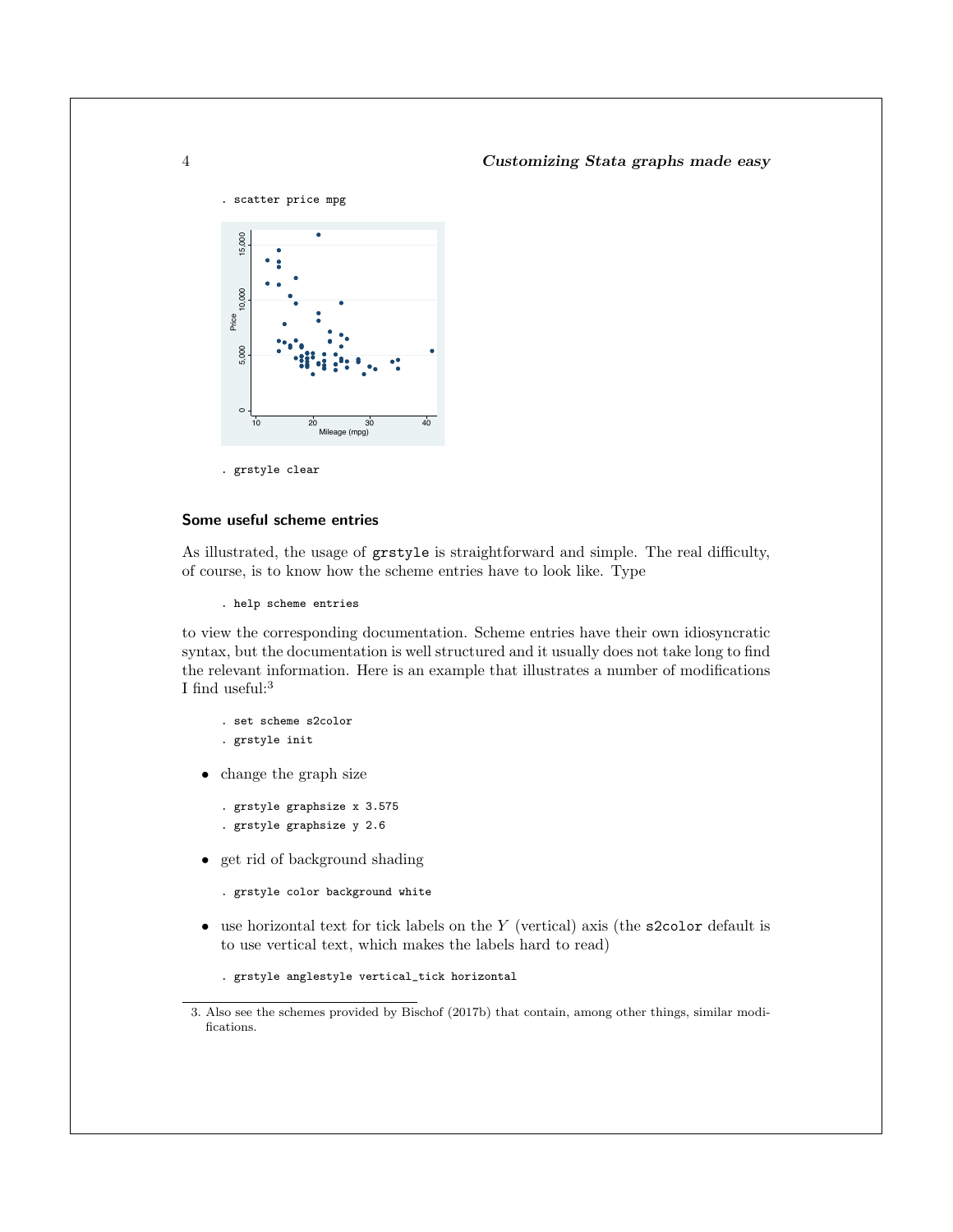- *•* draw vertical grid lines, that is, draw grid lines on the *X* (horizontal) axis (the s2color default is to draw horizontal grid lines only)
	- . grstyle yesno draw\_major\_hgrid yes
- always include minimum and maximum grid lines (by default, minimum and maximum gridlines are omitted if there is no data in the proximity of these grid lines; I find this behavior odd, especially if producing a series of graphs that use the same scale for the axes for sake of comparability)
	- . grstyle yesno grid\_draw\_min yes
	- . grstyle yesno grid\_draw\_max yes
- change color, width, and pattern of grid lines (by default, the gridlines have a bluish color, the same color as the background; this no longer makes sense if the background shading is removed)
	- . grstyle color major\_grid gs8
	- . grstyle linewidth major\_grid thin
	- . grstyle linepattern major\_grid dot
- place the legend on the lower right of the plot region and remove the frame
	- . grstyle clockdir legend\_position 4
	- . grstyle numstyle legend\_cols 1
	- . grstyle linestyle legend none
- *•* use thicker lines in line plots
	- . grstyle linewidth plineplot medthick
- make markers transparent (only for the first two plot styles for case of exposition;<sup>[4](#page-5-0)</sup> requires Stata 15)
	- . grstyle color p1markline navy%0
	- . grstyle color p1markfill navy%50
	- . grstyle color p2markline maroon%0
	- . grstyle color p2markfill maroon%50
- make confidence intervals transparent (requires Stata 15)
	- . grstyle color ci\_area gs12%50
	- . grstyle color ci\_arealine gs12%0
- now create some graphs using the modified style

<span id="page-5-0"></span><sup>4.</sup> Unfortunately, the colors have to be spelled out explicitly for each plot style and it does not seem to be possible to just make all markers transparent while keeping the default colors; type viewsource scheme-s2color.scheme and look for entries such as color p1 etc. to find out what the default colors are.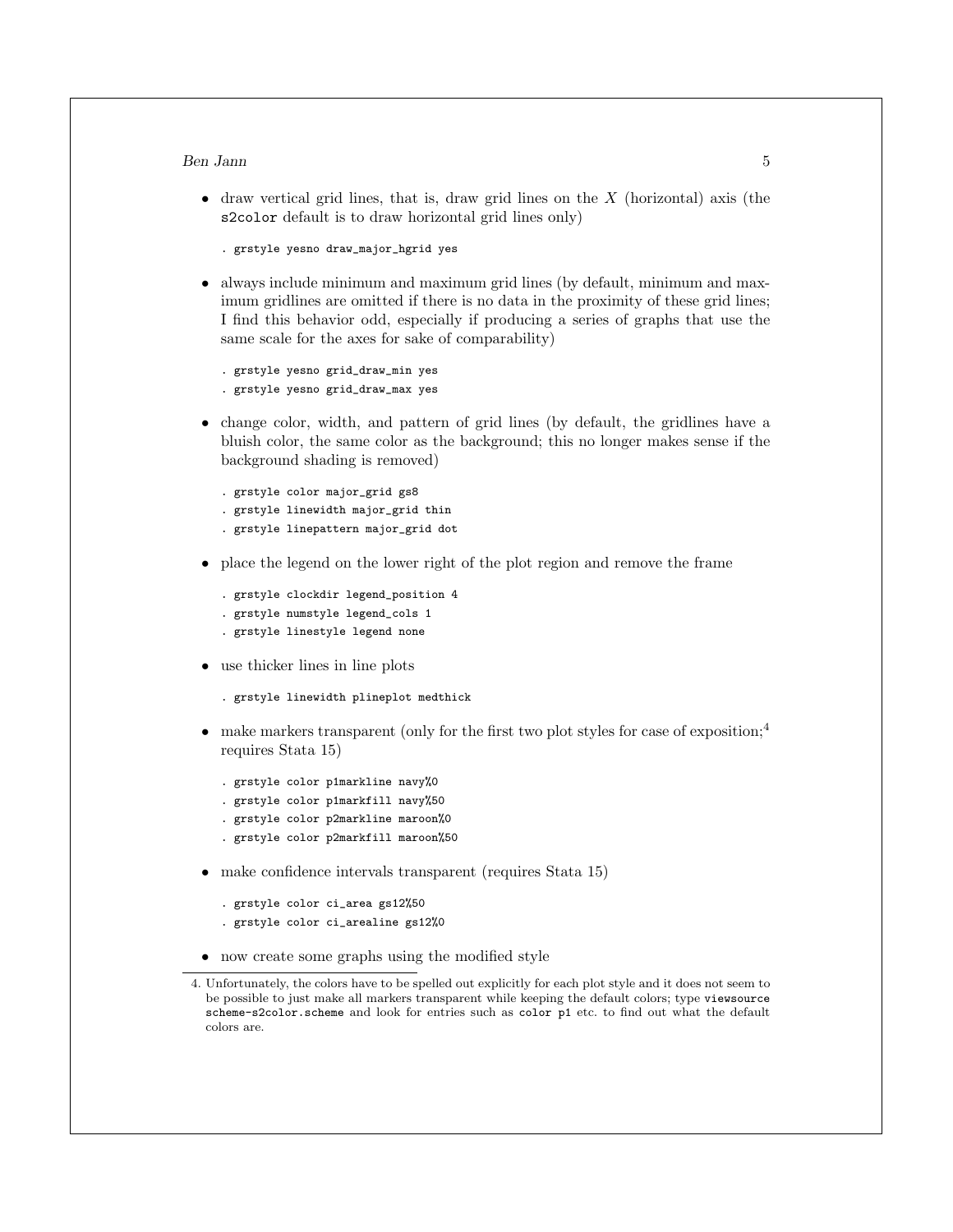

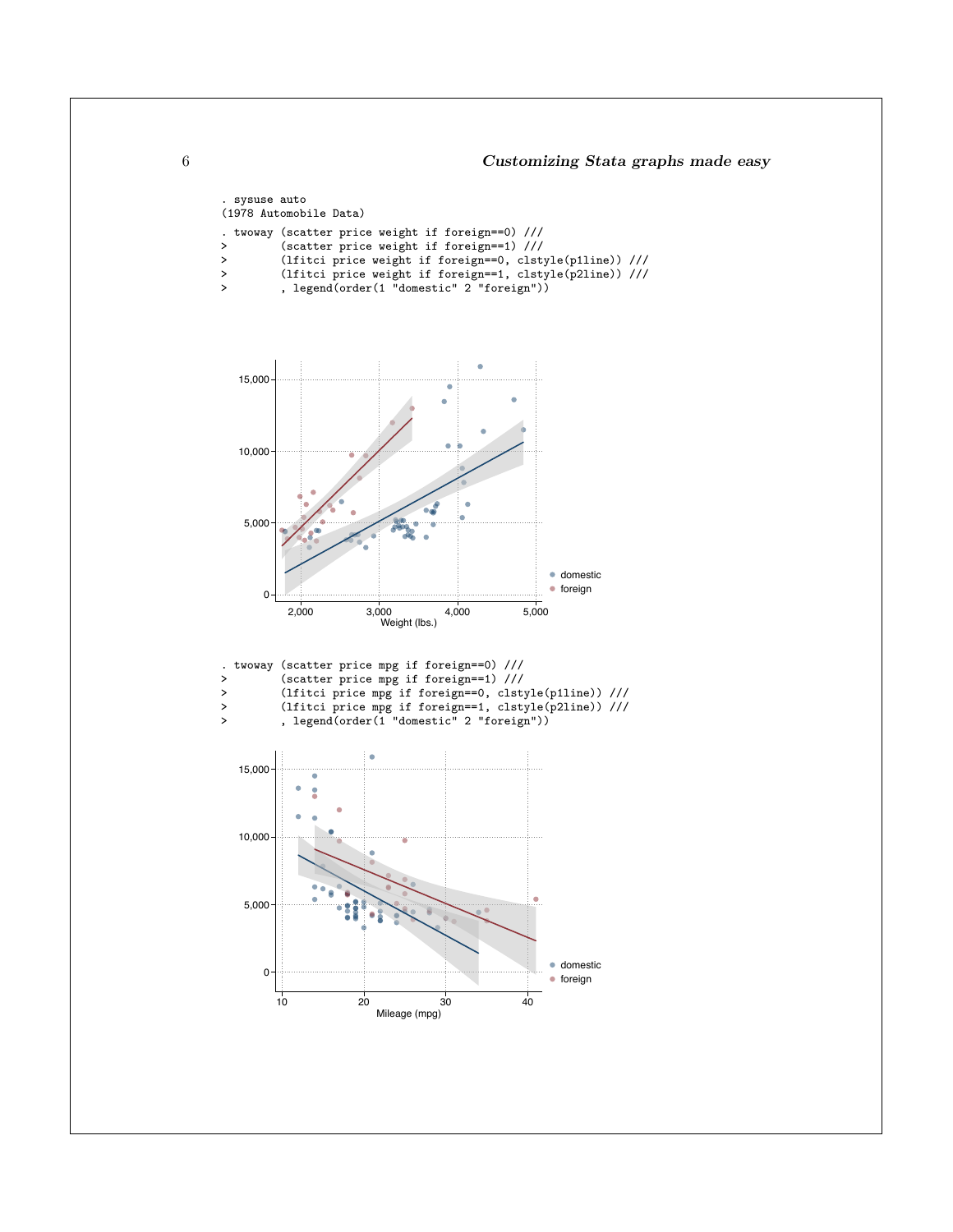#### Absolute text sizes and line widths

In some situations, for example, due to requirements by a publisher, one needs to set text sizes and line widths to specific absolute values. This is difficult to accomplish in Stata because the sizes of objects on a graph are determined relative to the size of the graph. That is, if you change the graph size, text sizes and line widths may change, and given a specific graph size it is difficult to know how large exactly the text sizes and line widths will happen to be.

If you want to control the absolute size of text and line widths you need to create a scheme that sets the relative sizes in a way such that for a given graph dimension the specified relative sizes lead to the desired absolute sizes. Furthermore, you need to create one such scheme for each graph size you intend to use. The formula to compute the relative sizes is not difficult, but it is a lot of work to do the computations and compile the corresponding schemes manually.

More convenient is to change the settings on the fly using grstyle. The width and height of Stata graphs is expressed in inches. One inch is equal to 72 points (or 2.54 centimeters). Relative sizes are expressed in percent of the minimum of width and height of the graph. That is, if a graph is 5.5 inches wide and 4 inches high, then the reference size is 4 inches (or  $4 \cdot 72 = 288$  points) and a relative size of, say, 5 is equal to 5 *·*(4 *·* 72)*/*100 = 14*.*4 points. Conversely, if you want the size of an object on this graph to be 10 points, you need to set its relative size to  $10/(4 \cdot 72) \cdot 100 = 3.472222$ . Here is an example in which grstyle is used to set various text sizes and line widths according to this formula. The goal is to construct a graph that is 9 cm wide and 7 cm high, uses 0.5 pt lines for axes etc., and uses text sizes between 6 and 10 points depending on object:[5](#page-7-0)

```
. local xsize = 9 / 2.54 // 9cm wide
. local ysize = 7 / 2.54 // 7cm high
. local rsize = min(`xsize', `ysize') // reference size
. foreach pt in .5 3 6 8 10 { \prime // compute relative sizes 2. local nm: subinstr local pt "." "_" // so that ".#" is
        local nm: subinstr local pt "." "_" // so that ".#" is "_#"
 3. local nm'pt = pt' /(rsize'*72)*100
 4. }
. grstyle init
. grstyle graphsize x \frac{1}{2} xsize'
. grstyle graphsize y `ysize'
. grstyle gsize heading `10pt' // title
. grstyle gsize subheading `8pt' // subtitle
. grstyle gsize axis_title `8pt'
. grstyle gsize tick_label `6pt'
. grstyle gsize key_label `8pt' // key labels in legend
. grstyle gsize plabel `6pt' // marker labels
```
<span id="page-7-0"></span><sup>5.</sup> The list of scheme entries in this example covers some of the most common elements, but is not exhaustive. Depending on application you may need to set the size of additional elements. Furthermore, to fully control the layout of the graph you would also have to set elements such as gaps, margins, and tick length.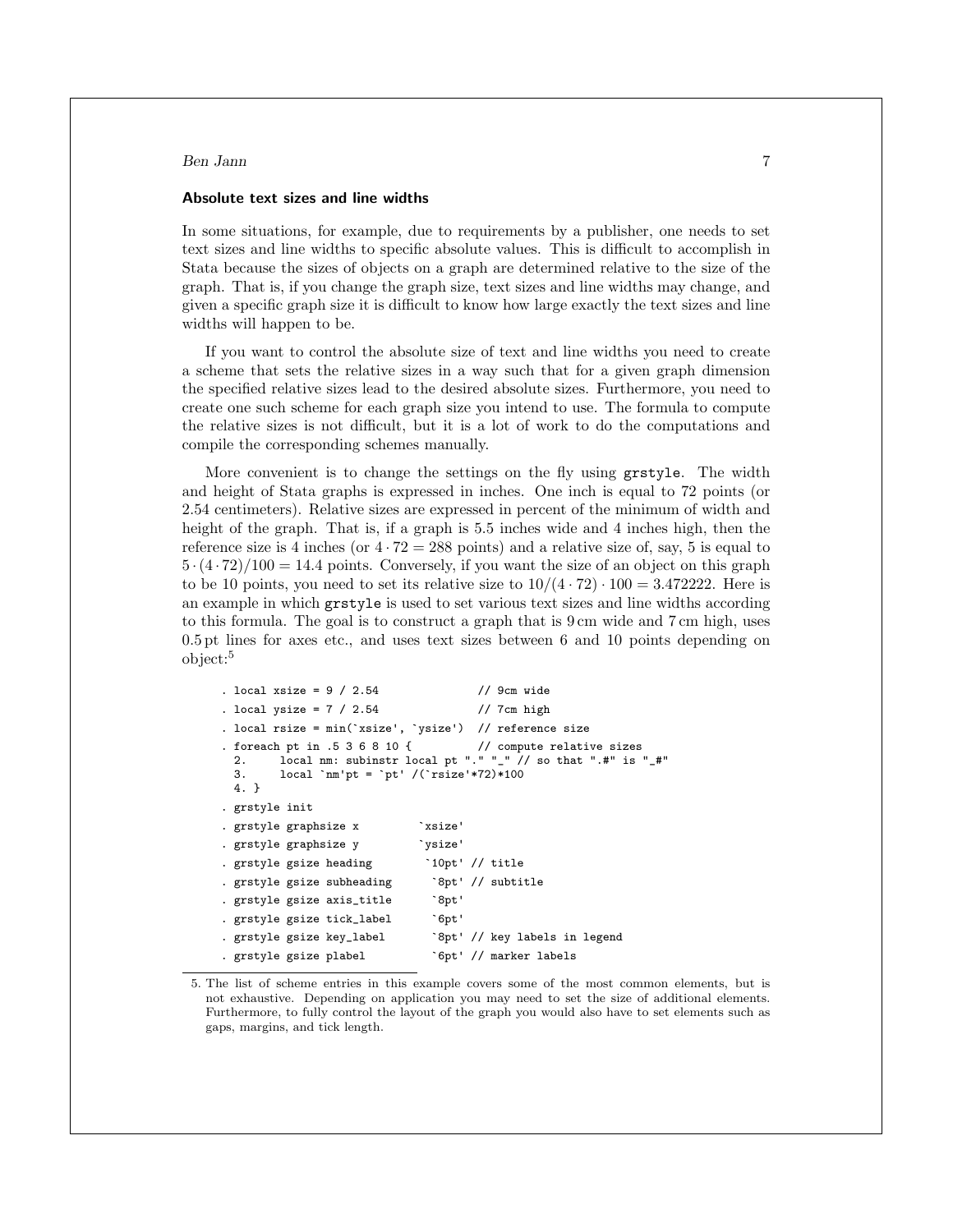```
. grstyle gsize text_option `6pt' // added text
. grstyle symbolsize p `3pt' // marker symbols
. grstyle linewidth axisline `_5pt'
. grstyle linewidth tick `_5pt'
. grstyle linewidth major_grid `_5pt'
. grstyle linewidth legend `_5pt' // legend outline
. grstyle linewidth xyline `_5pt' // added lines
 . sysuse auto
(1978 Automobile Data)
 . generate str mlab = "Marker label (6pt)" if price>15000
(73 missing values generated)
. twoway (scatter price weight, mlabel(mlab)), title("Title (10pt)") ///
     > subtitle("Subtitle (8pt)") xtitle("X axis title (8pt)") ///
> ytitle("Y axis title (8pt)") legend(on order(1 "Legend key (8pt)")) ///
```




To generate a graph with different dimensions that uses the same sizes for text and line widths, simply change the xsize and ysize macros on the first two lines. An alternative is to wrap the grstyle commands into a little program as follows:

```
program graphsetup
    args x y
    local xsize = x' / 2.54local ysize = \gamma' / 2.54
    local rsize = min(`xsize', `ysize')
    foreach pt in .5 3 6 8 10 {
         local nm: subinstr local pt "." "_"
         local `nm'pt = `pt' /(`rsize'*72)*100
    }
    grstyle init
    grstyle graphsize x \gamma is ize'<br>grstyle graphsize y \gamma is ize'
    grstyle graphsize y
```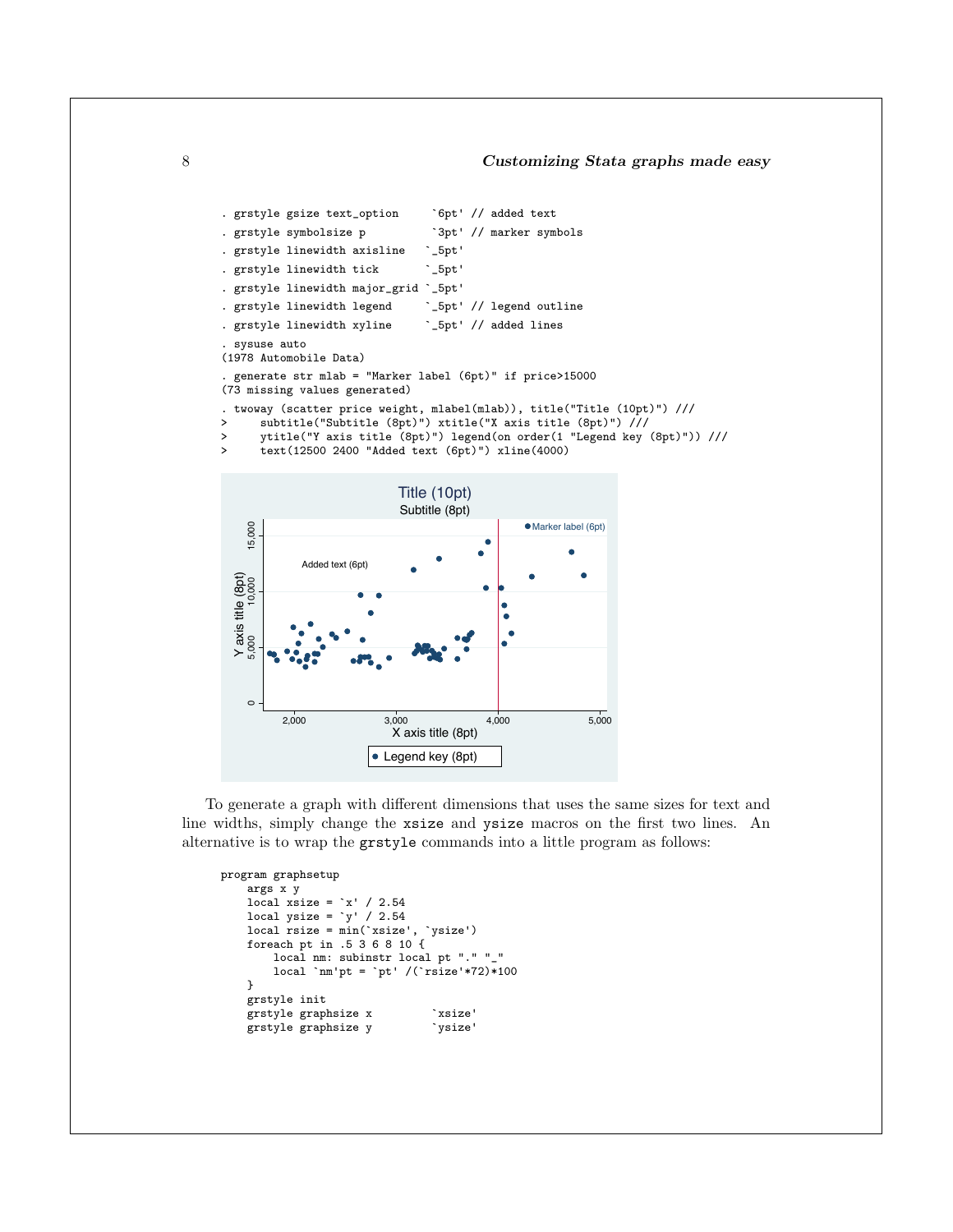```
grstyle gsize heading `10pt'<br>grstyle gsize subheading `8pt'
    grstyle gsize subheading
    grstyle gsize axis_title `8pt'
    grstyle gsize tick_label `6pt'<br>grstyle gsize key_label `8pt'
    grstyle gsize key_label
    grstyle gsize plabel `6pt'
    grstyle gsize text_option `6pt'
    grstyle symbolsize p `3pt'
    grstyle linewidth axisline `_5pt'
    grstyle linewidth tick `_5pt'
    grstyle linewidth major_grid `_5pt'
    grstyle linewidth legend `_5pt'<br>grstyle linewidth xyline `_5pt'
    grstyle linewidth xyline
end
```
You can then use the program to quickly switch between different graph dimensions, while keeping text sizes and line widths fixed:

. graphsetup 9 7 // 9cm wide and 7cm high . *graph commands* . graphsetup 9 12 // 9cm wide and 12cm high . *graph commands* . *etc.*

It is not necessary to run grstyle clear between the graphsetup commands because grstyle init, which is called within graphsetup, will clear the previous settings.

# 4 Limitations and further remarks

Unless a custom scheme name is specified, grstyle works by creating a new scheme called GRSTYLE and storing it in file scheme-GRSTYLE. scheme in the PERSONAL adofile directory (see [U] 17.5.2 Where is my personal adodirectory? and [P] sysdir). The relevance of this information is that there may be two complications:

- Stata must have writing rights in the PERSONAL ado-file directory. Furthermore, if the PERSONAL ado-file directory does not exist, Stata must have the necessary rights to create the directory.
- If multiple Stata sessions are executed in parallel and the sessions use the same PERSONAL ado-file directory, then the grstyle commands in the different sessions will all write to the same file. To keep the style settings distinct in this case it may be a good idea to provide a unique custom scheme name with grstyle init in each session.

Furthermore, note that grstyle does not check whether a submitted style setting is a valid scheme entry. It just copies the provided specification to the temporary scheme file as is. Hence, if you misspell the scheme entry, no warning message will be displayed by grstyle. Whether a subsequent graph command will display an error or just ignore the misspelled scheme entry depends on context. Scheme entries have the following syntax: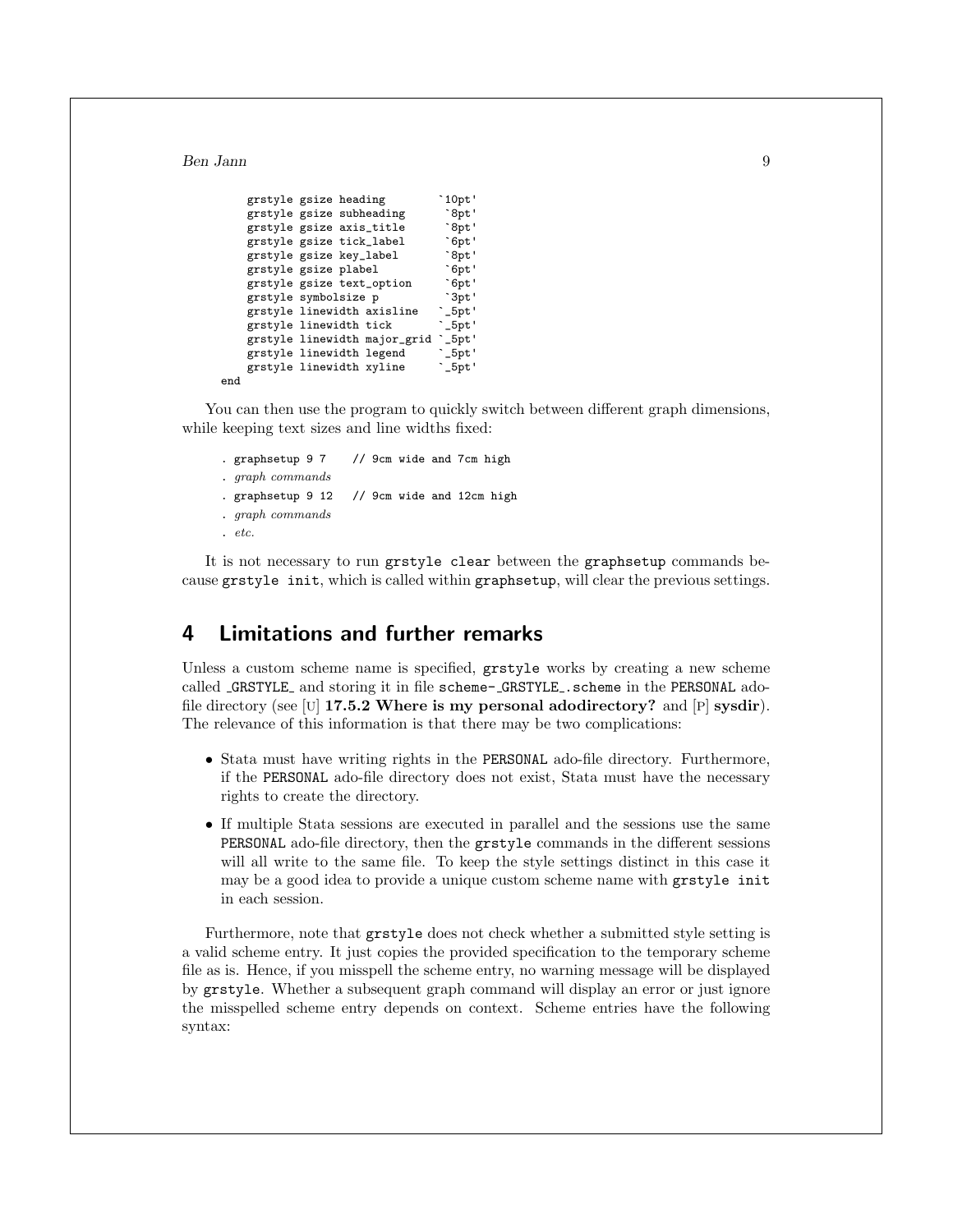### *attribute element style*

An example is "color background white", where "color" is the attribute to be set, "background" is the graph element to be affected, and "white" is the desired style. If you misspell *attribute* or *element* (that is, if you specify an attribute or element that is unknown to Stata), the most likely thing to happen is that the graph command ignores the scheme entry: it will have no effect and no warning message will be displayed. If you misspell *style*, different things may happen. If the graph does not contain the affected element, the scheme entry will again be ignored and no warning message will be displayed. Otherwise, the graph command will either abort with error (for example, if *style* is a numeric value and you specify a value outside of the allowed range) or display a warning message stating that the style has not been found and that default attributes will be used for the graph. In any case, if a graph does not seem to adopt your style settings, it is always a good idea to double-check the spelling of your scheme entries.

Another reason for why your style settings may not have an effect is that some of the higher-level graph commands (i.e., commands other than graph that internally call graph) apply explicit style settings to certain elements and, hence, override the defaults provided by grstyle. An example is marginsplot that internally applies option pstyle(p1) (or pstyle(p2) etc. depending on context) to the confidence intervals, so that point estimates and confidence intervals are displayed using the same style. This makes it difficult to modify point estimates and confidence intervals individually. For example, if you apply option recastci(rarea) to marginsplot so that the confidence intervals are displayed as areas instead of capped spikes, using gstyle to set the attributes of elements plarea and plarealine will have no effect unless you also add option ci1opts(astyle(p1area)) to marginsplot. If your graph contains multiple series of estimates and you want all confidence areas to look the same, it is probably easiest to set the attributes of the ci elements (see help scheme ci plots) and then add option ciopts(astyle(ci)) to marginsplot.

Finally, note that grstyle maintains global macros GRSTYLE FN (path and name of the scheme file used to store the custom settings), GRSTYLE SN (the corresponding scheme name), GRSTYLE SN0 (name of the scheme that was active when initializing grstyle), and, depending on context, GRSTYLE RSIZE (the reference size for size calculation by grstyle set; see [Jann 2018\)](#page-11-7). Do not modify these globals. To remove the globals and restore the initial settings, type grstyle clear.

### 5 References

- <span id="page-10-0"></span>Atz, U. 2011. SCHEME TUFTE: Stata module to provide a Tufte-inspired graphics scheme. Statistical Software Components S457285, Boston College Department of Economics. Available from https://ideas.repec.org/c/boc/bocode/s457285.html.
- <span id="page-10-1"></span>Bischof, D. 2017a. G538SCHEMES: module to provide graphics schemes for http://fivethirtyeight.com. Statistical Software Components S458404, Boston College Department of Economics. Available from